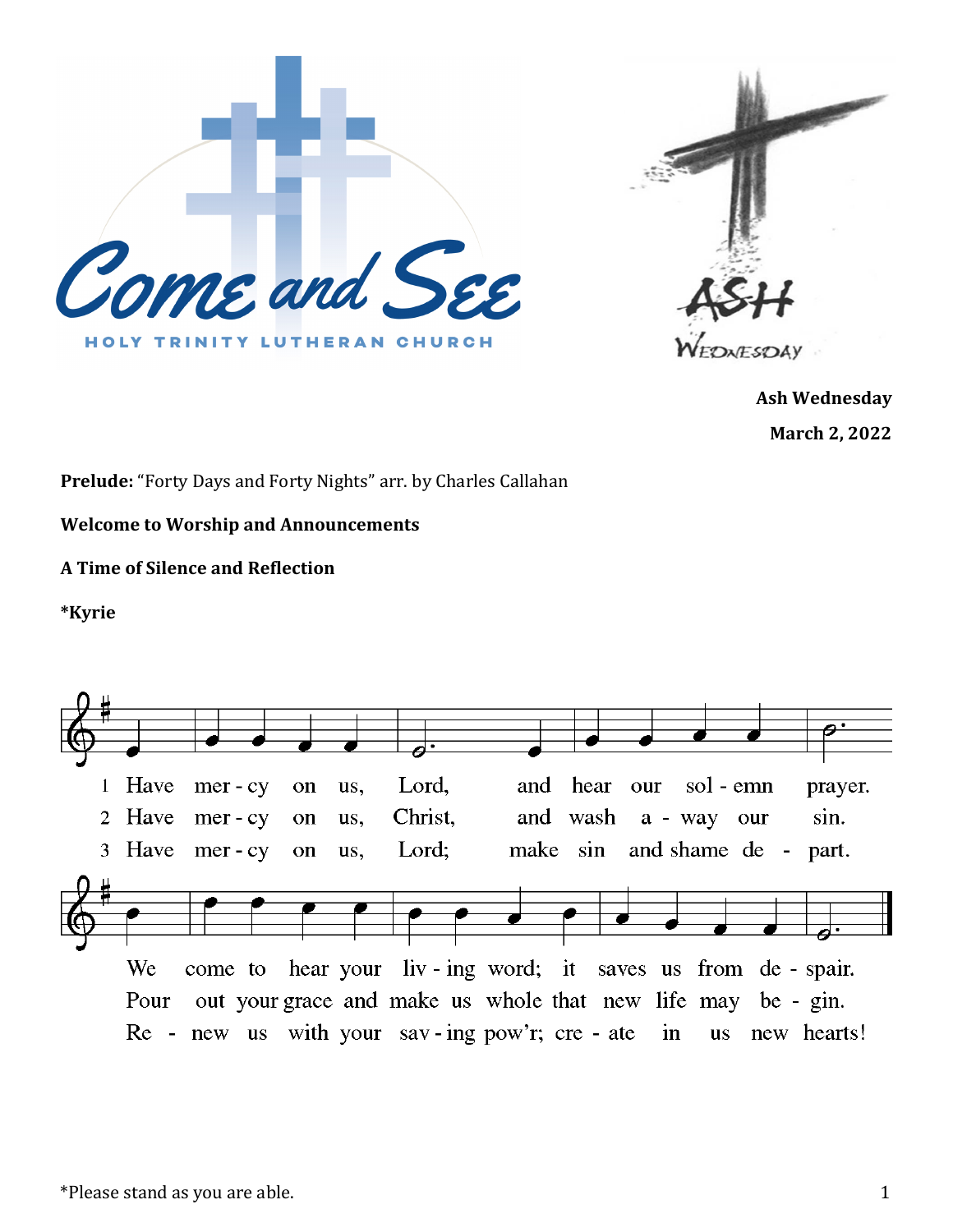## **\*Greeting:**

P The grace of our Lord Jesus Christ, the love of God, and the communion of the Holy Spirit be with you all.

**C And also with you.**

## **\*Prayer of the Day:**

**All Almighty and ever-living God, you hate nothing you have made, and you forgive the sins of all who are penitent. Create in us new and honest hearts, so that, truly repenting of our sins, we may receive from you, the God of all mercy, full pardon and forgiveness through your Son, Jesus Christ, our Savior and Lord, who lives and reigns with you and the Holy Spirit, one God, now and forever. Amen.**

## **First Reading: Joel 2:1-2, 12-17**

*Because of the coming Day of the Lord, the prophet Joel calls the people to a community lament. The repentant community reminds God of his gracious character and asks God to spare the people, lest the nations doubt God's power to save.*

<sup>1</sup>Blow the trumpet in Zion; sound the alarm on my holy mountain! Let all the inhabitants of the land tremble, for the day of the Lorp is coming, it is near— $2a$  day of darkness and gloom, a day of clouds and thick darkness! Like blackness spread upon the mountains a great and powerful army comes; their like has never been from of old, nor will be again after them in ages to come...  $12$  Yet even now, says the LORD, return to me with all your heart, with fasting, with weeping, and with mourning; <sup>13</sup>rend your hearts and not your clothing. Return to the LORD, your God, for he is gracious and merciful, slow to anger, and abounding in steadfast love, and relents from punishing.

<sup>14</sup>Who knows whether he will not turn and relent, and leave a blessing behind him, a grain offering and a drink offering for the LORD, your God? <sup>15</sup>Blow the trumpet in Zion; sanctify a fast; call a solemn assembly; 16gather the people. Sanctify the congregation; assemble the aged; gather the children, even infants at the breast. Let the bridegroom leave his room, and the bride her canopy.

 $17$ Between the vestibule and the altar let the priests, the ministers of the LORD, weep. Let them say, "Spare your people, O LORD, and do not make your heritage a mockery, a byword among the nations. Why should it be said among the peoples, 'Where is their God?'"

The Word of the Lord.

# **Congregation: Thanks be to God.**

**\*Psalm 51:1-17** (Read responsively between Lay Worship Leader and Congregation.)

- L <sup>1</sup>Have mercy on me, O God, according to your steadfast love; in your great compassion blot out my offenses.
- **C** <sup>2</sup>**Wash me through and through from my wickedness and cleanse me from my sin.**
- L <sup>3</sup>For I know my offenses, and my sin is ever before me.
- **C** <sup>4</sup>**Against you only have I sinned and done what is evil in your sight; so you are justified when you speak and right in your judgment.**
- L <sup>5</sup>Indeed, I was born steeped in wickedness, a sinner from my mother's womb.
- **C** <sup>6</sup>**Indeed, you delight in truth deep within me, and would have me know wisdom deep with in.**
- L <sup>7</sup>Remove my sins with hyssop, and I shall be clean; wash me, and I shall be purer than snow.
- **C** <sup>8</sup>**Let me hear joy and gladness; that the body you have broken may rejoice.**
- L <sup>9</sup>Hide your face from my sins and blot out all my wickedness.
- **C** <sup>10</sup>**Create in me a clean heart, O God, and renew a right spirit within me.**

\*Please stand as you are able. 2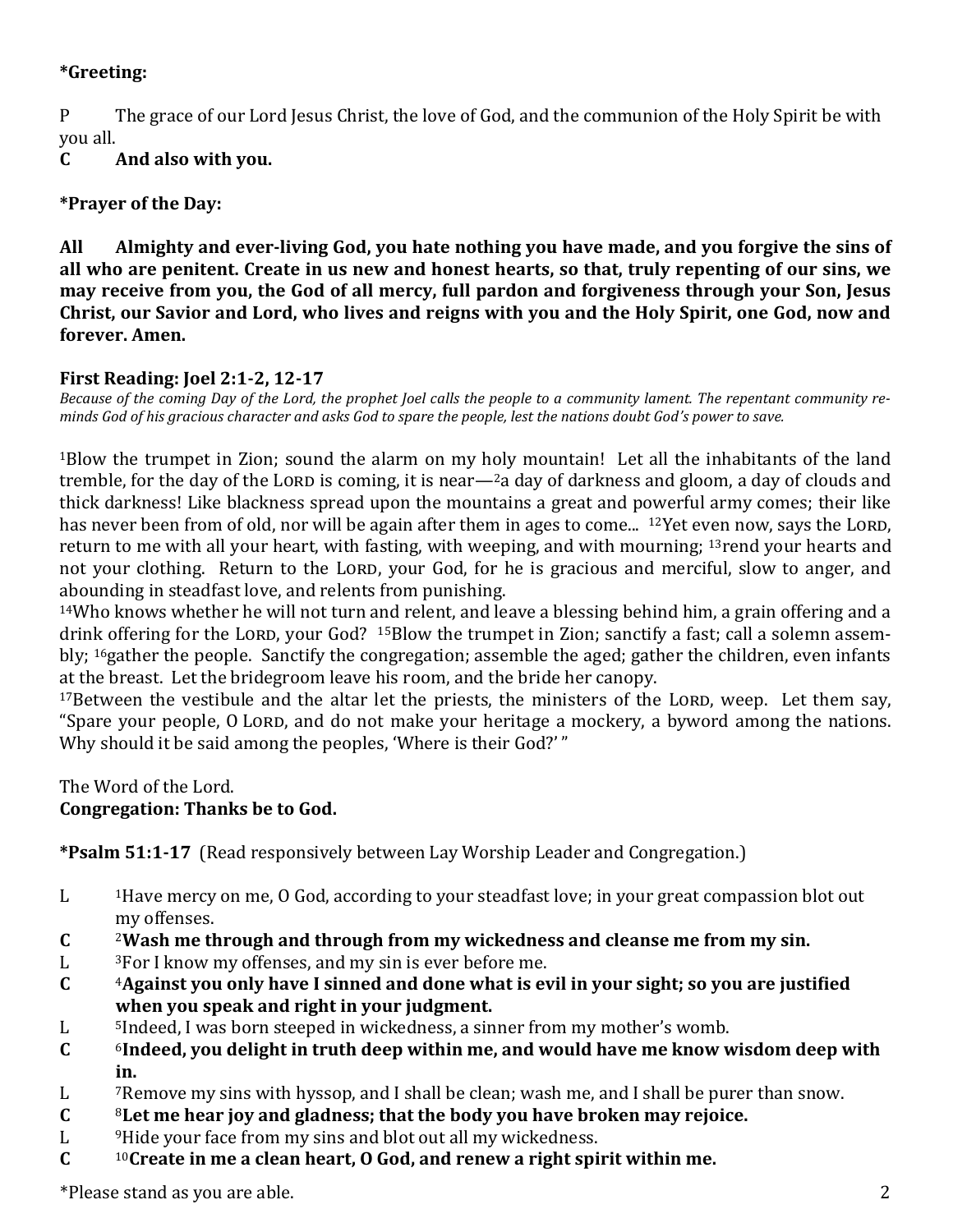- L <sup>11</sup>Cast me not away from your presence, and take not your Holy Spirit from me.
- **C** <sup>12</sup>**Restore to me the joy of your salvation and sustain me with your bountiful Spirit.**
- L <sup>13</sup>Let me teach your ways to offenders, and sinners shall be restored to you.
- **C** <sup>14</sup>**Rescue me from bloodshed, O God of my salvation, and my tongue shall sing of your righteousness.**
- L <sup>15</sup>O Lord, open my lips, and my mouth shall proclaim your praise.
- **C** <sup>16</sup>**For you take no delight in sacrifice, or I would give it. You are not pleased with burnt offering.**
- L <sup>17</sup>The sacrifice of God is a troubled spirit; a troubled and broken heart, O God, you will not despise.

### **Second Reading: 2 Corinthians 5:20b--6:10**

*The ministry of the gospel endures many challenges and hardships. Through this ministry, God's reconciling activity in the death of Christ reaches into the depths of our lives to bring us into a right relationship with God. In this way, God accepts us into the reality of divine salvation.*

20bWe entreat you on behalf of Christ, be reconciled to God. 21For our sake he made him to be sin who knew no sin, so that in him we might become the righteousness of God.

 $6:1$ As we work together with him, we urge you also not to accept the grace of God in vain.  $2$ For he says,

"At an acceptable time I have listened to you,

and on a day of salvation I have helped you."

See, now is the acceptable time; see, now is the day of salvation! <sup>3</sup>We are putting no obstacle in anyone's way, so that no fault may be found with our ministry, <sup>4</sup>but as servants of God we have commended ourselves in every way: through great endurance, in afflictions, hardships, calamities, <sup>5</sup>beatings, imprisonments, riots, labors, sleepless nights, hunger; <sup>6</sup>by purity, knowledge, patience, kindness, holiness of spirit, genuine love, 7truthful speech, and the power of God; with the weapons of righteousness for the right hand and for the left; <sup>8</sup>in honor and dishonor, in ill repute and good repute. We are treated as impostors, and yet are true; <sup>9</sup>as unknown, and yet are well known; as dying, and see—we are alive; as punished, and yet not killed; <sup>10</sup>as sorrowful, yet always rejoicing; as poor, yet making many rich; as having nothing, and yet possessing everything.

#### The Word of the Lord. **Congregation: Thanks be to God.**

#### **\*Gospel Acclamation:**

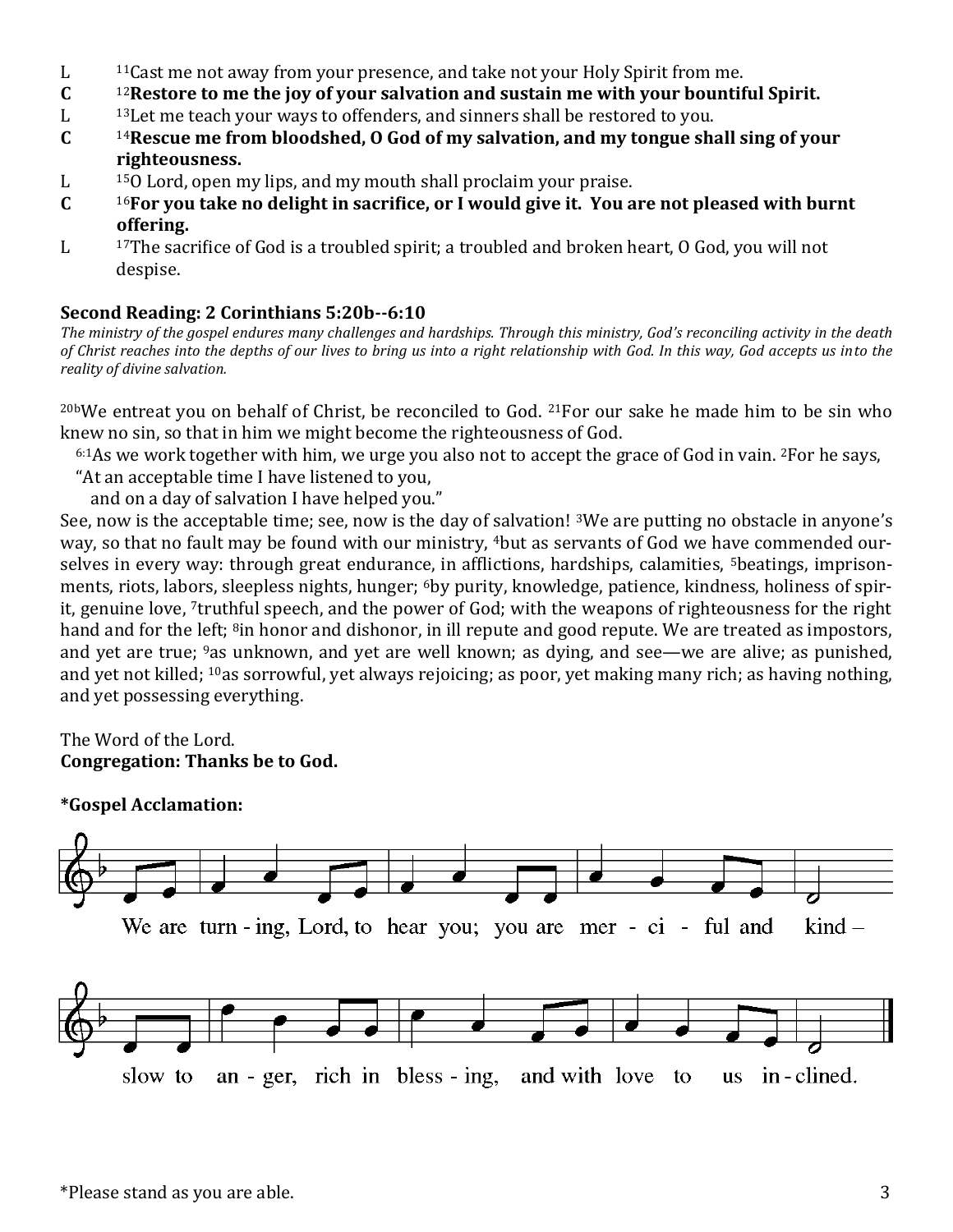#### **\*Gospel Reading: Matthew 6:1-6, 16-21**

*In the Sermon on the Mount, Jesus commends almsgiving, prayer, and fasting, but emphasizes that spiritual devotion must not be done for show.*

- P The holy gospel according to Matthew, the sixth chapter.
- **C Glory to you, O Lord.**

[Jesus said to the disciples:] 1"Beware of practicing your piety before others in order to be seen by them; for then you have no reward from your Father in heaven.

2"So whenever you give alms, do not sound a trumpet before you, as the hypocrites do in the synagogues and in the streets, so that they may be praised by others. Truly I tell you, they have received their reward. <sup>3</sup>But when you give alms, do not let your left hand know what your right hand is doing, <sup>4</sup>so that your alms may be done in secret; and your Father who sees in secret will reward you.

5"And whenever you pray, do not be like the hypocrites; for they love to stand and pray in the synagogues and at the street corners, so that they may be seen by others. Truly I tell you, they have received their reward. 6But whenever you pray, go into your room and shut the door and pray to your Father who is in secret; and your Father who sees in secret will reward you...

<sup>16</sup>"And whenever you fast, do not look dismal, like the hypocrites, for they disfigure their faces so as to show others that they are fasting. Truly I tell you, they have received their reward. <sup>17</sup>But when you fast, put oil on your head and wash your face, <sup>18</sup>so that your fasting may be seen not by others but by your Father who is in secret; and your Father who sees in secret will reward you.

 $19"$ Do not store up for yourselves treasures on earth, where moth and rust consume and where thieves break in and steal; <sup>20</sup>but store up for yourselves treasures in heaven, where neither moth nor rust consumes and where thieves do not break in and steal. 21For where your treasure is, there your heart will be also."

P The Gospel of the Lord.

**C Praise to you, O Christ.**

**Sermon** - Pastor Jerry O'Neal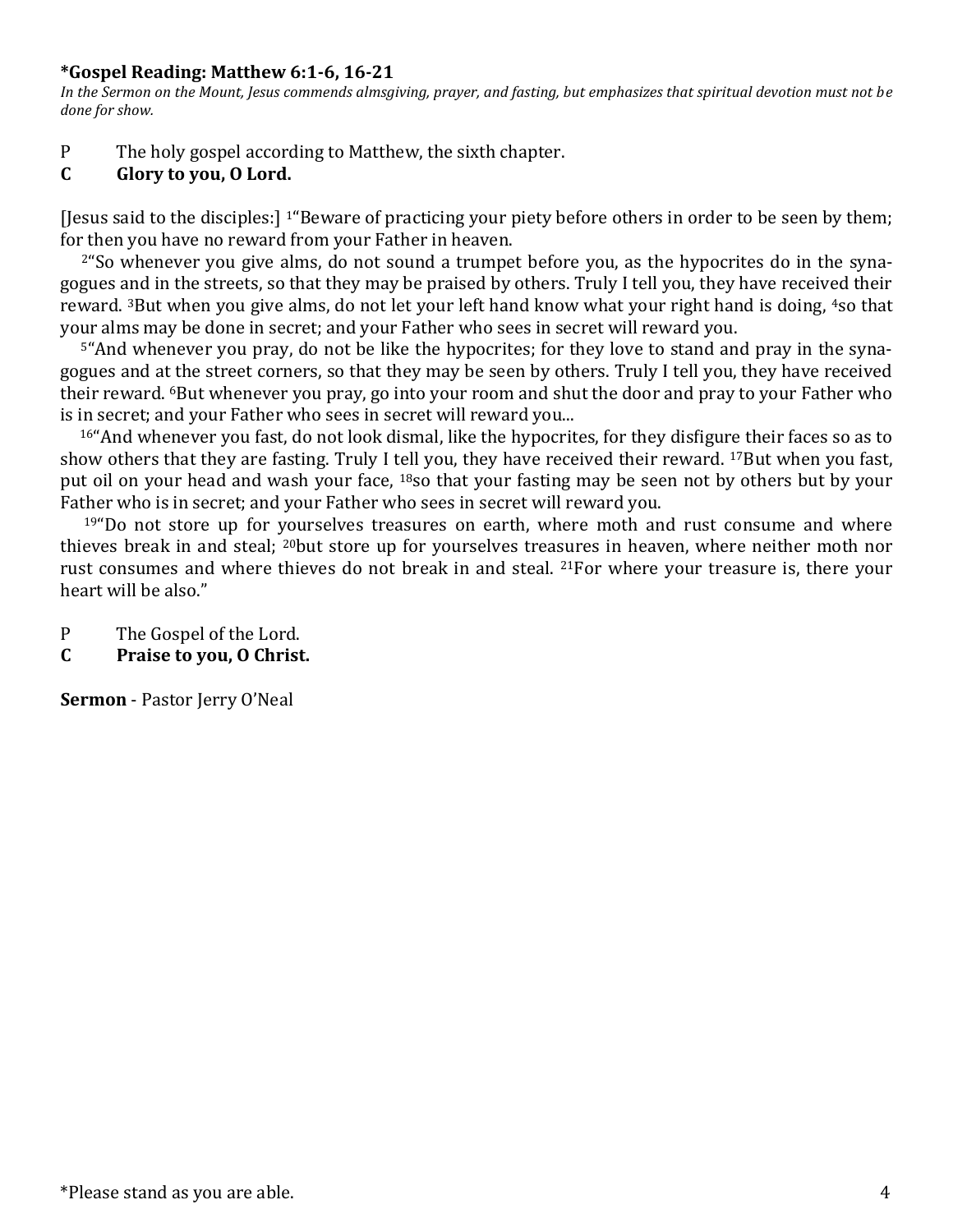

Text: Robert Grant, 1779–1838, alt. Music: ABERYSTWYTH, Joseph Parry, 1841-1903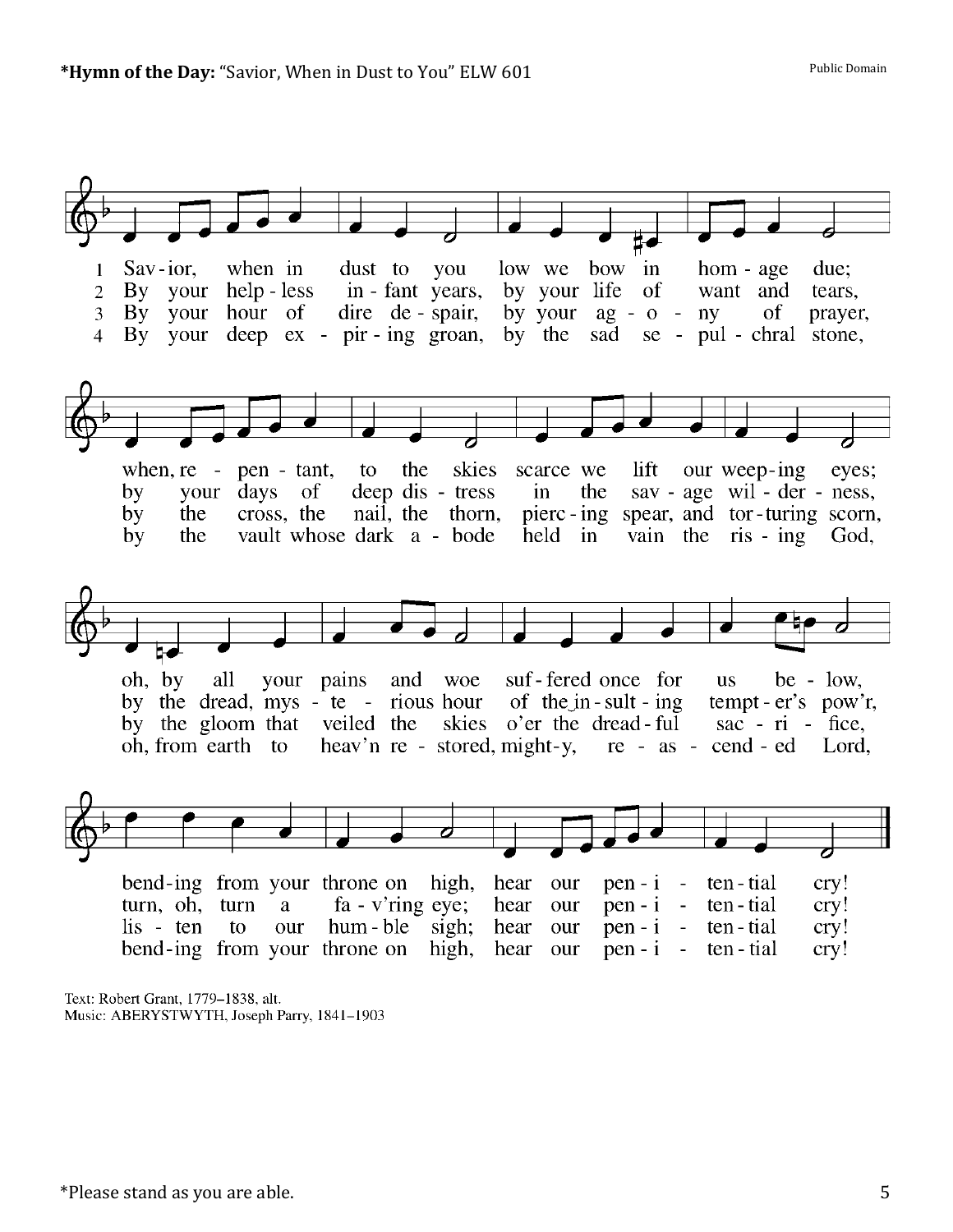## **Invitation to Lent**

P Friends in Christ, today with the whole church we enter the time of remembering Jesus' passover from death to life, and our life in Christ is renewed.

We begin this holy season by acknowledging our need for repentance and for God's mercy. We are created to experience joy in communion with God, to love one another, and to live in harmony with creation. But our sinful rebellion separates us from God, our neighbors, and creation, so that we do not enjoy the life our creator intended.

As disciples of Jesus, we are called to a discipline that contends against evil and resists whatever leads us away from love of God and neighbor. I invite you, therefore, to the discipline of Lent—selfexamination and repentance, prayer and fasting, sacrificial giving and works of love—strengthened by the gifts of word and sacrament. Let us continue our journey through these forty days to the great Three Days of Jesus' death and resurrection.

## **Confession of Sin**

P Let us confess our sin in the presence of God and of one another.

*Silence is kept for reflection and self examination*

## P Most holy and merciful God,

**C we confess to you and to one another, and before the whole company of heaven, that we have sinned by our fault, by our own fault, by our own most grievous fault, in thought, word, and deed, by what we have done and by what we have left undone.**

P We have not loved you with our whole heart, and mind, and strength. We have not loved our neighbors as ourselves. We have not forgiven others as we have been forgiven.

## **C Have mercy on us, O God.**

P We have shut our ears to your call to serve as Christ served us. We have not been true to the mind of Christ. We have grieved your Holy Spirit.

### **C Have mercy on us, O God.**

P Our past unfaithfulness, the pride, envy, hypocrisy, and apathy that have infected our lives, we confess to you.

## **C Have mercy on us, O God.**

P Our self-indulgent appetites and ways, and our exploitation of other people, we confess to you.

### **C Have mercy on us, O God.**

P Our negligence in prayer and worship, and our failure to share the faith that is in us, we confess to you.

## **C Have mercy on us, O God.**

P Our neglect of human need and suffering, and our indifference to injustice and cruelty, we confess to you.

### **C Have mercy on us, O God.**

P Our false judgments, our uncharitable thoughts toward our neighbors, and our prejudice and contempt toward those who differ from us, we confess to you.

## **C Have mercy on us, O God.**

P Our waste and pollution of your creation, and our lack of concern for those who come after us, we confess to you.

### **C Have mercy on us, O God.**

P Restore us, O God, and let your anger depart from us.

### **C Hear us, O God, for your mercy is great.**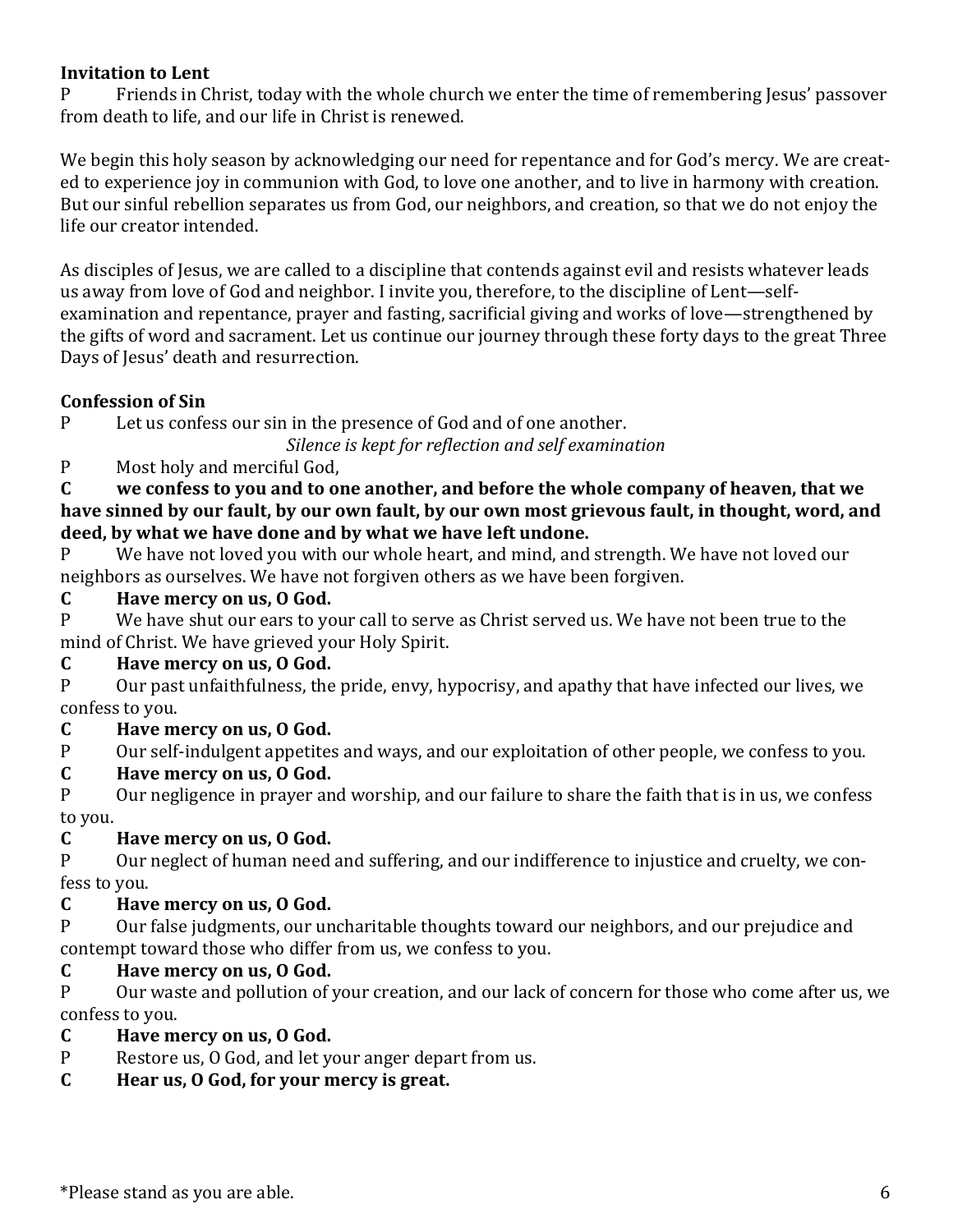#### **Imposition of Ashes**

P Almighty God, you have created us out of the dust of the earth. May these ashes be a sign of our mortality and penitence, reminding us that only by the cross of our Lord Jesus Christ are we given eternal life; through the same Jesus Christ, our Savior and Lord.

**C Amen.**

#### **Imposition of Ashes**

*Note: When you come forward to the altar, the pastor or lay worship assistant will make the sign of the cross in ashes on your forehead, saying, "Remember you are dust, and to dust you shall return."* 

**Hymn during the Imposition**: "Our Father, We Have Wandered" ELW 606

Public Domain



Text: Kevin Nichols, 1929-2006

Music: HERZLICH TUT MICH VERLANGEN, Hans Leo Hassler, 1564-1612

Text © 1981 International Committee on English in the Liturgy, Inc. All rights reserved.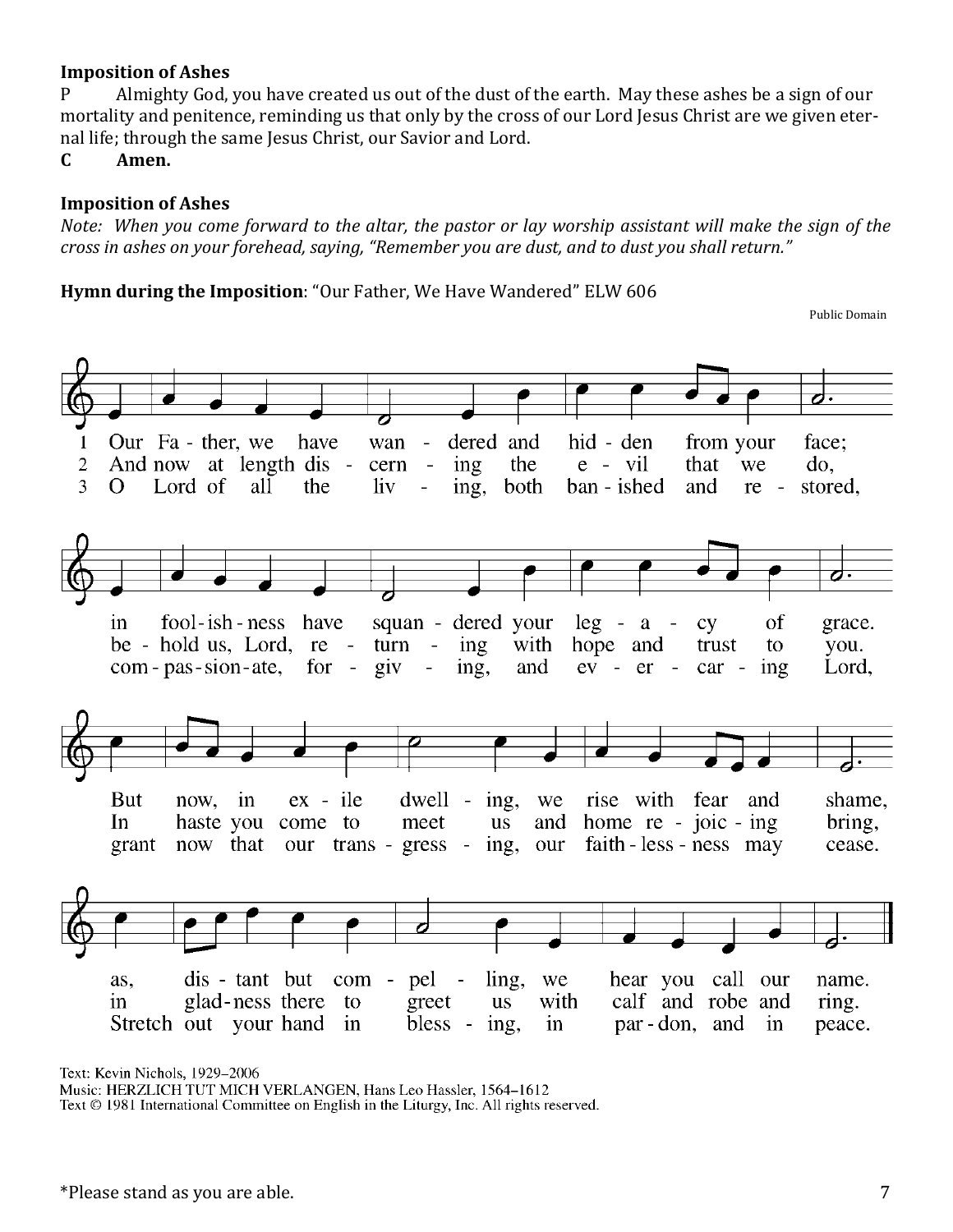- P Accomplish in us, O God, the work of your salvation,
- **C that we may show forth your glory in the world.**
- P By the cross and passion of your Son, our Savior,
- **C bring us with all your saints to the joy of his resurrection.**
- P Almighty God have mercy on us, forgive us all our sins through our Lord Jesus Christ, strengthen us in all goodness, and by the power of the Holy Spirit keep us in eternal life.
- **C Amen.**

**\*Prayers:** (Congregation's response in bold type.)

L For our prayers today, I will conclude each petition with "Merciful God," and your response is, "**receive our prayer.**"

Drawn close to the heart of God, we offer these prayers for the church, the world, and all who are in need.

## *A brief silence.*

Renew your church, O God. When we have drifted from our call to proclaim repentance and to guide your people toward justice, lead us back to you. Encourage believers who hold the church's doors open to those who have felt excluded. Merciful God,

### **receive our prayer.**

Renew your creation, O God. Transform parched places into watered gardens and preserve every creature that awaits the arrival of spring. Turn each of us from practices of environmental exploitation to become responsible stewards of all you have made. Merciful God,

#### **receive our prayer.**

Renew our civic life, O God. Teach those in authority to advocate for the liberation of all who are oppressed and grant them courage to make difficult decisions. Merciful God,

### **receive our prayer.**

Renew our lives, O God. Spare your people from diseases of the body, mind, or spirit and send healing to those overcome by illness or grief especially to those we now name either aloud or in the silence of our hearts (pause). Restore to us the joy of your salvation. Merciful God,

#### **receive our prayer.**

Renew this congregation, O God. During these forty days of Lent, confirm our sense of mission and expand our imagination for ministry. Deepen our faith, increase our love, and draw us into your unfolding work of healing and restoration. Merciful God,

#### **receive our prayer.**

Renew all nations, O God. Bring peace to all nations, especially to those in Ukraine and Russia. Help them to build the bridge of peace and democracy for all of their citizens and let the peace flow like a river around the world. Merciful God,

#### **receive our prayer.**

As we mark ashes on our foreheads, we give you praise, O God, for all the saints who died and yet are alive with you. Receive us with them into your eternal embrace. Merciful God,

### **receive our prayer.**

Accept the prayers we bring, O God, on behalf of a world in need, for the sake of Jesus Christ. **Amen.**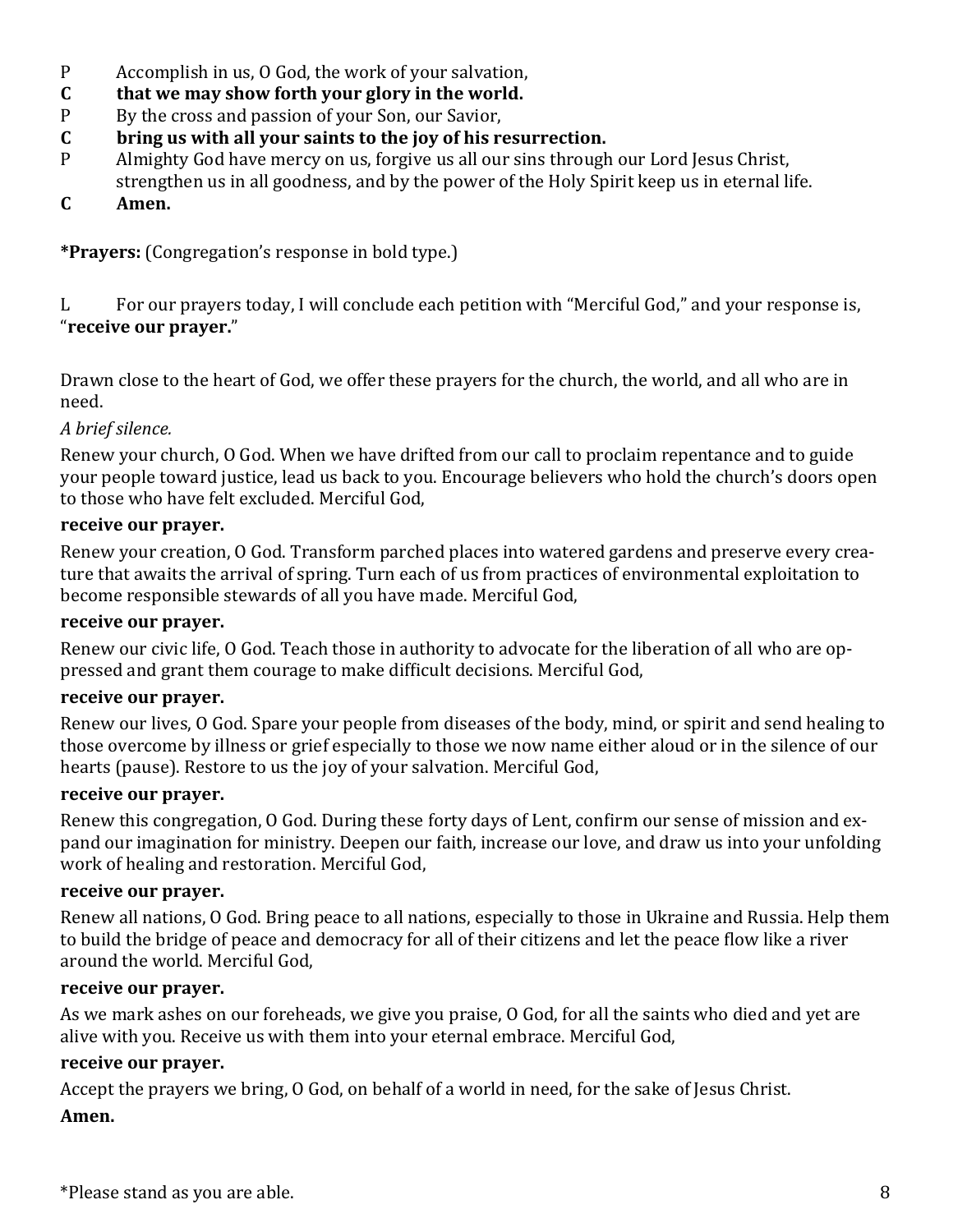### **Silent Offering**

### **\*Great Thanksgiving**

- P The Lord be with you.
- **C And also with you.**
- P Lift up your hearts.

## **C We lift them to the Lord.**

- P Let us give thanks to the Lord our God.
- **C It is right to give our thanks and praise.**

P It is indeed right, our duty and our joy, that we should at all times and in all places give thanks and praise to you, almighty and merciful God, through our Savior Jesus Christ. You call your people to cleanse their hearts and prepare with joy for the paschal feast, that, renewed in the gift of baptism, we may come to the fullness of your grace. And so, with all the choirs of angels, with the church on earth and the hosts of heaven, we praise your name and join their unending hymn:



P Blessed are you, O God, creator of heaven and earth. You rescued your covenant people, led them on all their journeys, and taught them by the prophets. You so loved the world that you gave your only Son, so that everyone who believes in him may not perish but may have eternal life.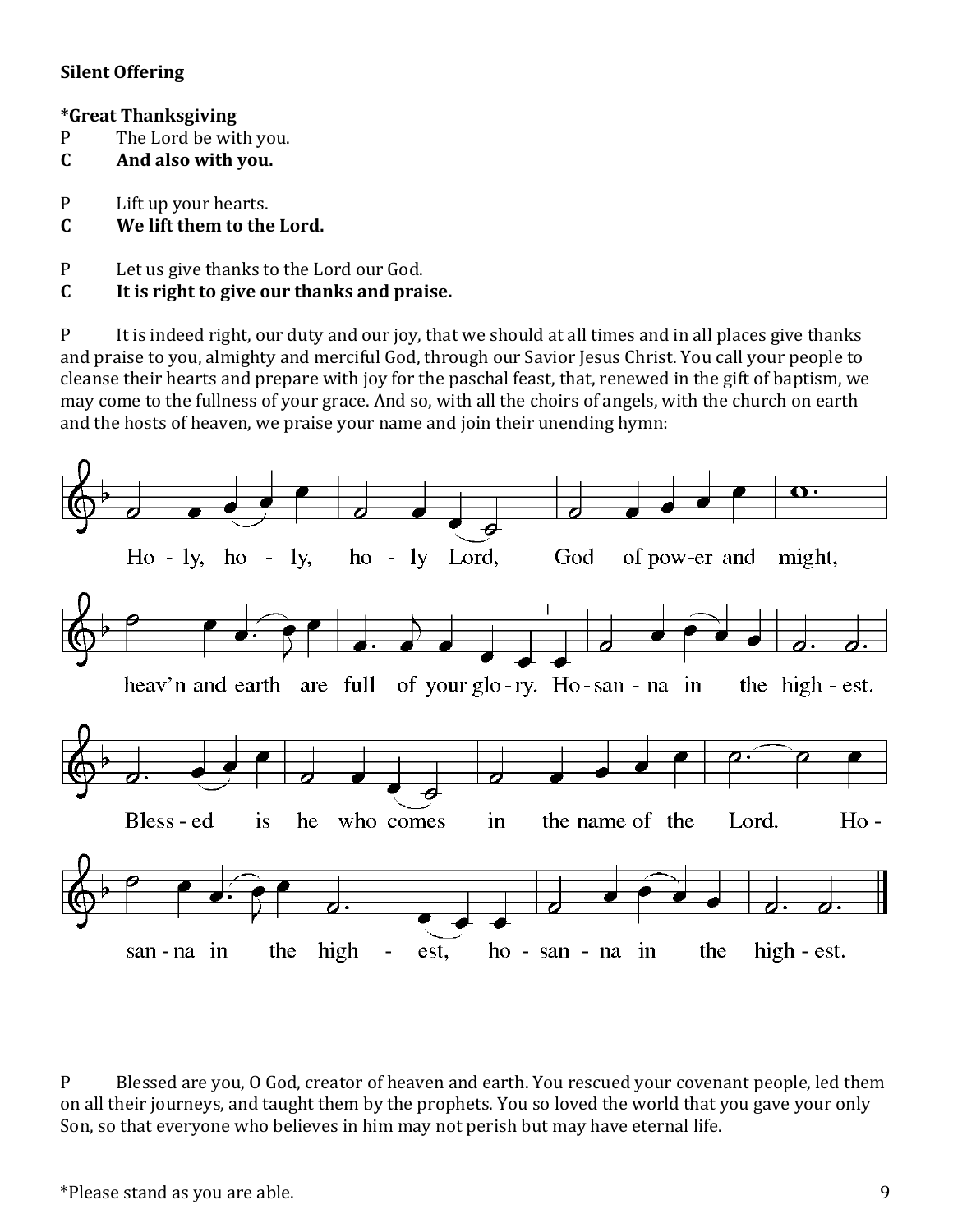P La noche en que fue entregado, nuestro Señor Jesús tomó pan y dio gracias; lo partió y lo dio a sus discípulos, diciendo: Tomen y coman; esto es mi cuerpo, dado por ustedes. Hagan esto en memoria mía.

In the night in which he was betrayed, our Lord Jesus took bread, and gave thanks; broke it, and gave it to his disciples, saying: Take and eat; this is my body, given for you. Do this for the remembrance of me.

De igual manera, después de haber cenado, tomó la copa, dio gracias y la dio a beber a todos, diciendo: Esta copa es el nuevo pacto en mi sangre, derramada por ustedes y por todo el mundo para el perdón del pecado. Hagan esto en memoria mía.

Again, after supper, he took the cup, gave thanks, and gave it for all to drink, saying: This cup is the new covenant in my blood, shed for you and for all people for the forgiveness of sin. Do this for the remembrance of me.

As often as we eat this bread and drink this cup, we proclaim the Lord's death until he comes.

## **C Christ has died. Christ is risen. Christ will come again.**

P Pour out your Holy Spirit in this meal, and make us one in this community of faith and with your people throughout the world.

Glory and praise to you, O God, Author of life, Word made flesh, Power of the Most High, now and forever.

## **C Amen.**

### **\*Lord's Prayer:**

- P Gathered into one by the Holy Spirit, let us pray as Jesus taught us. (Lord's Prayer)
- **All Our Father, who art in Heaven, hallowed be thy name, thy Kingdom come, thy will be done, on earth as it is in Heaven. Give us this day, our daily bread and forgive us our trespasses, as we forgive those who trespass against us; and lead us not into temptation, but deliver us from evil. For thine is the Kingdom, and the power, and the glory, forever and ever. Amen.**

### **\*Invitation to Communion:**

P Here is food and drink for the journey. Take and be filled.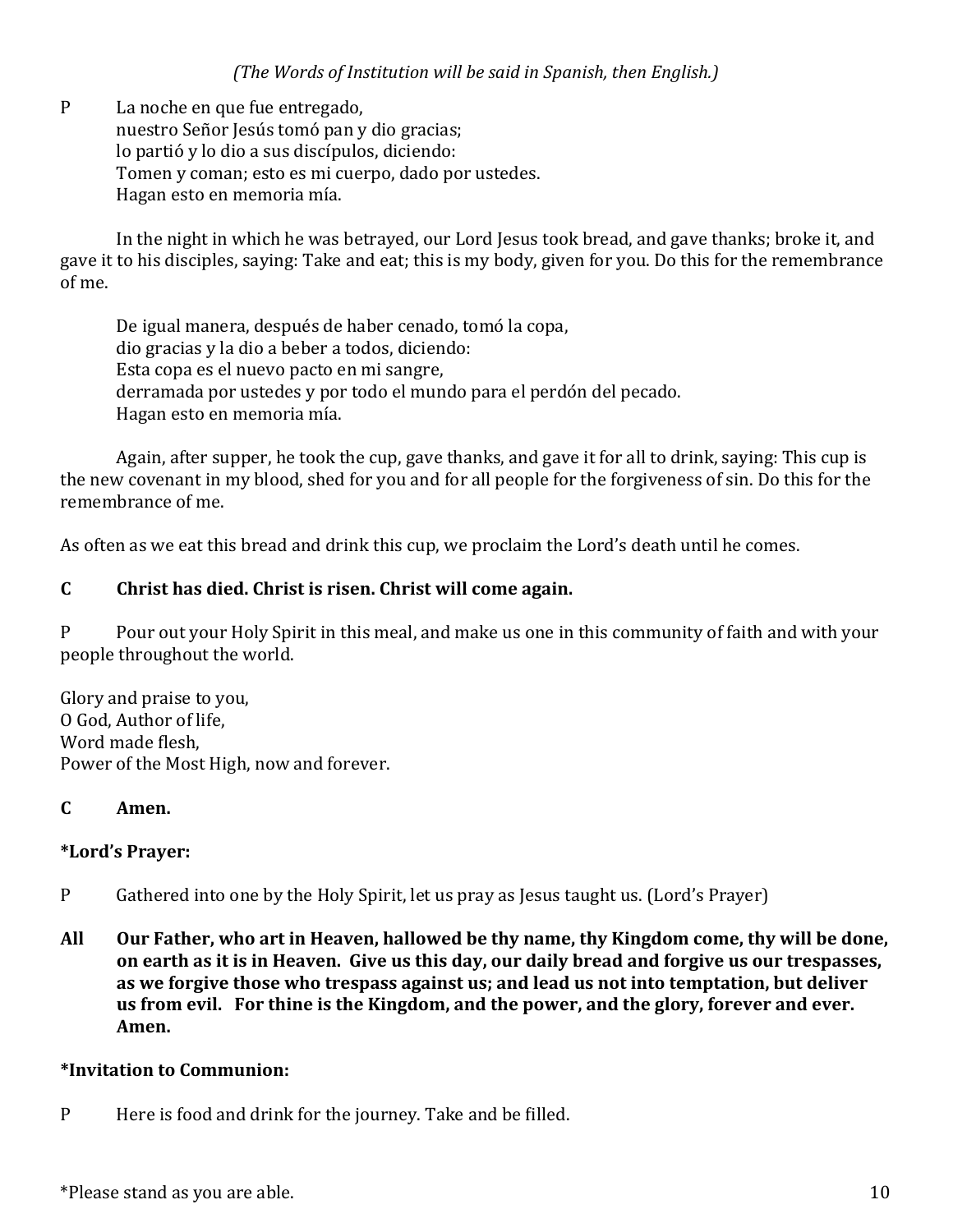**Communion Hymn:** "Lamb of God" (setting 10)



#### **Distribution:**

*This is the Table of Grace for all who belong to Christ and seek his gifts of forgiveness, life and salvation. We extend to you all that we have in the Lord Jesus and invite you to his Holy Supper. Those communing with us who haven't been baptized and desire God's gifts of forgiveness, life and salvation in Holy Baptism are invited to talk to the Pastor. We invite you to come forward, receive the bread in your hand, and take a cup from the tray and take them back to your seat. After all have been served, we will consume Communion together. White grape juice is offered as an alternative to wine and are in the cups in the center of the tray.*

**Communion Hymn:** "Just As I Am, without One Plea" ELW 592



Text: Charlotte Elliott, 1789-1871 Music: WOODWORTH, William B. Bradbury, 1816-1868

 $*$ Please stand as you are able.  $11$ 

Public Domain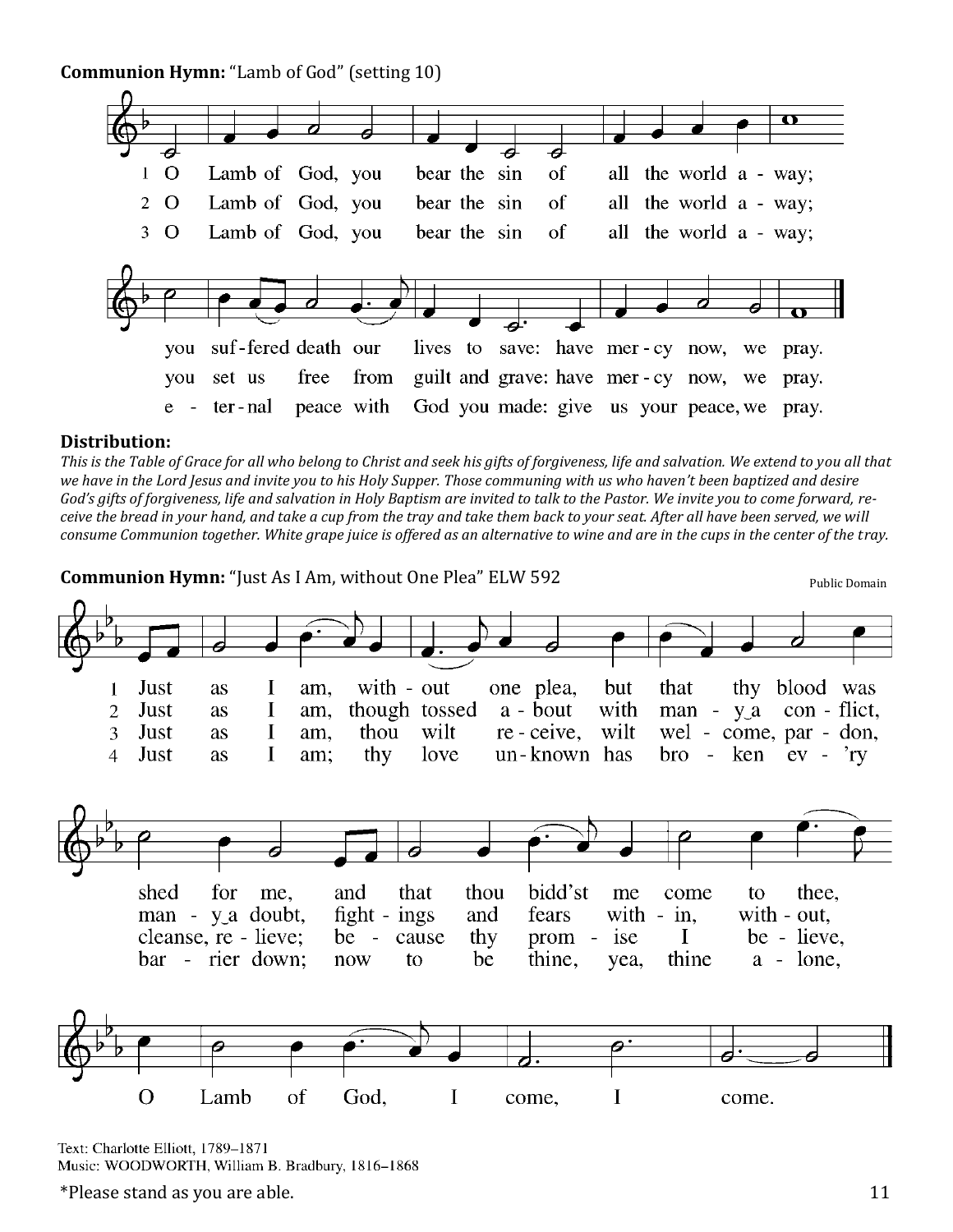### **\*Post Communion Blessing:**

P The body and blood of our Lord Jesus Christ strengthen you and keep you in his grace.

**All Amen.**

#### **\*Post Communion Prayer:**

L Blessed Jesus, in this rich meal of grace, you have fed us with your body, the bread of life. Now send us forth to bear your life-giving hope to a world in need.

**C Amen**

#### **\*Benediction:**

- P "Barocha" Michael Card
- **C Amen.**



Remember that you are dust,<br>and to dust you shall return.

**ECCLESIASTES**  $3:20$